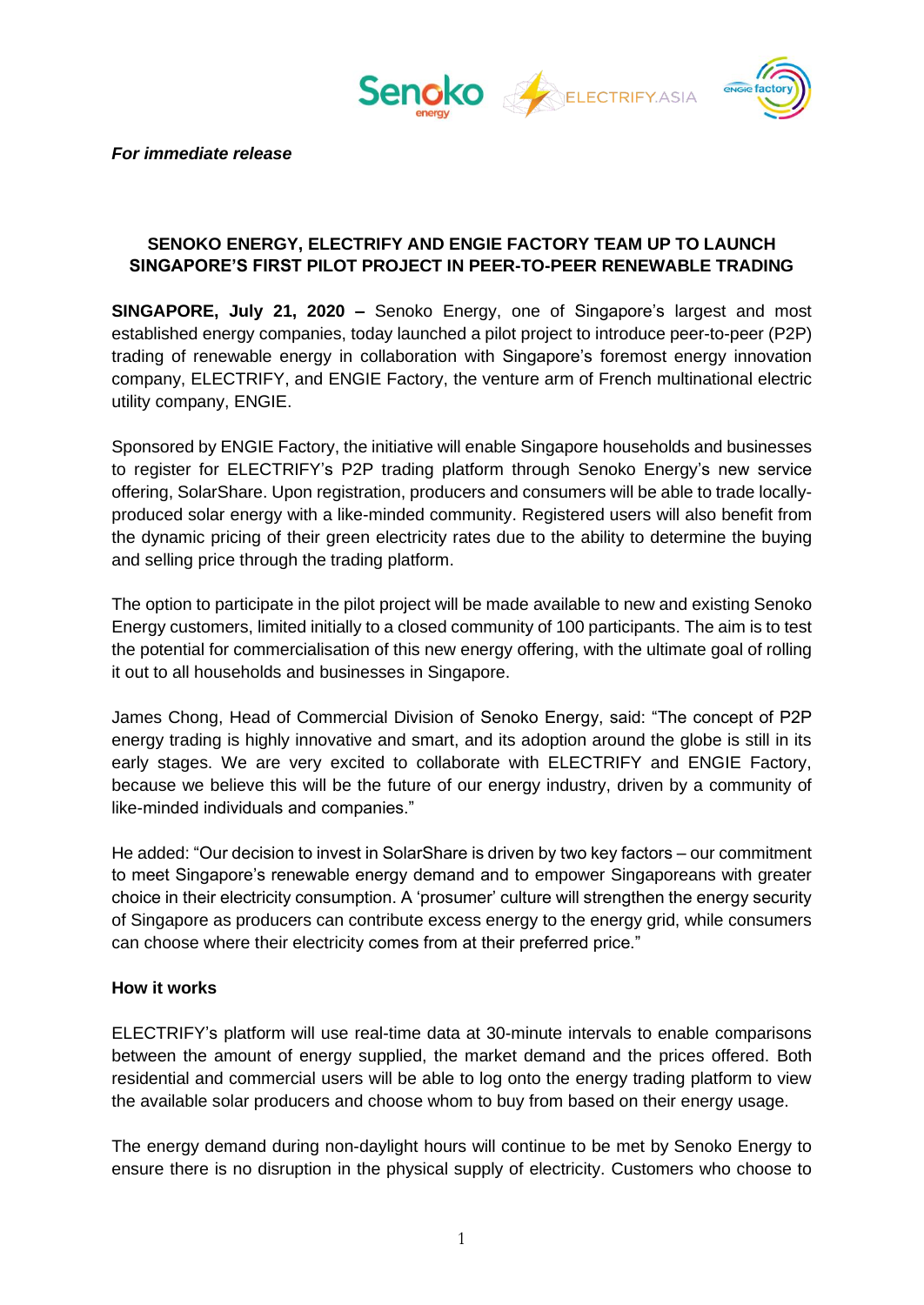purchase green energy from the P2P platform will receive a consolidated bill from Senoko Energy at the end of the month, making it a seamless experience.

Martin Lim, Chief Executive Officer and Co-Founder of ELECTRIFY, said: "Our P2P energy trading platform is one of the very few in the world that will allow for trading across a national electricity grid. With this technology, Singaporeans will get access to a reliable, secure and transparent platform to buy and sell renewable energy."

"Our collaboration with Senoko Energy and ENGIE Factory is ground-breaking in the way it transforms the dynamics between energy suppliers and consumers. We're thrilled by this shared commitment to strengthen Singapore's position as an energy leader with new and sustainable innovations. I expect this demonstration to pave the way for other power grids to develop more inclusive business models to benefit the world."

Quentin Vaquette, Managing Director of ENGIE Factory, said: "At ENGIE Factory, we are committed to accelerating the transition to zero-carbon. Currently, there are just over 1,200 private residential properties in Singapore that have solar rooftop installations, with the potential for as many as 65,000 installations.<sup>i</sup> Through this pilot P2P project, we hope to encourage more Singaporeans to adopt renewables and help lower our nation's carbon footprint."

Interested parties can register their interest via [www.solarshare.sg](http://www.solarshare.sg/) starting from 21 July 2020.

-End-

#### **For more information, please contact:**

**Aakanksha Sinha** [aakanksha.sinha@baldwinboyle.com](mailto:aakanksha.sinha@baldwinboyle.com) (65) 8799 1415

# **About Senoko Energy Pte Ltd**

Senoko Energy Pte Ltd provides energy for life to generations of Singaporeans, delivering safe, innovative, and efficient energy supply to customers since 1977. Integral to Singapore's development, it is a pioneer in power generation and energy solutions, serving Singapore's energy needs with proven reliable performance.

As one of the largest power generation companies by installed capacity in Singapore, Senoko Energy has a licensed capacity of 2,807 megawatts (MW), providing about one-fifth of the nation's electricity needs. The company launched its retail brand in 2018, offering retail products and services for Singapore households and small and medium enterprises (SMEs) in the Open Electricity Market.

Senoko Energy aims to be an energy provider with a positive impact on the environment by advancing sustainability in its operations as well as in its various CSR programmes. It was the

<sup>i</sup> [https://www.ema.gov.sg/cmsmedia/Publications\\_and\\_Statistics/Statistics/48RSU.pdf](https://www.ema.gov.sg/cmsmedia/Publications_and_Statistics/Statistics/48RSU.pdf)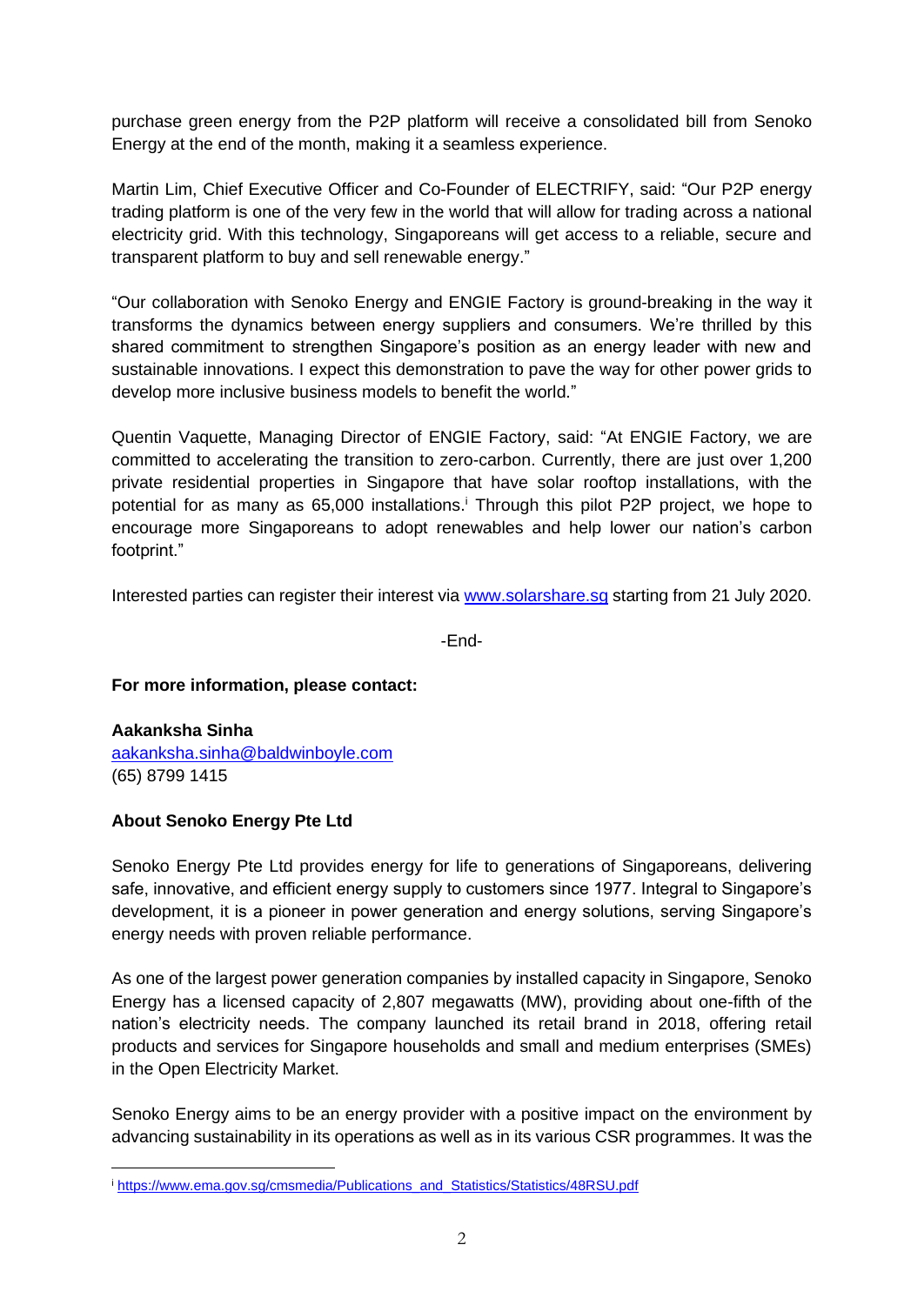first power generation company in Singapore to import clean natural gas for power generation in 1992, and first to launch a combined cycle plant in 1996. Senoko Energy has achieved a 42 per cent reduction in its carbon footprint since 2000.

Senoko Energy is the winner of the inaugural Singapore Energy Award in 2013 and is ISO certified in business continuity, business processes, environmental and work safety, and quality, amongst others. In 2019, the company was also awarded the SkillsFuture Employer award.

Senoko Energy has subsidiaries providing retail of electricity and related services, fuel storage tank leasing and terminal services, and gas operations services. It is owned by a consortium comprising Marubeni Corporation, ENGIE, The Kansai Electric Power Co. Inc., Kyushu Electric Power Co. Inc. and Japan Bank for International Cooperation.

Visit [www.senokoenergy.com](http://www.senokoenergy.com/) for more information.

# **About ELECTRIFY**

ELECTRIFY is a Singapore-based energy innovation company established in March 2017 to address the need for transparency and security against the backdrop of increasingly liberalised electricity markets around the world. ELECTRIFY has developed a utility-grid wide peer-to-peer (P2P) energy trading platform that will potentially drive the adoption of renewable energy.

ELECTRIFY launched Electrify.SG in July 2017, Singapore's first retail electricity marketplace. This marketplace was built to help electricity consumers select the most suitable energy plan for their needs. The cloud-based platform has transacted over 60GWh of electricity since its launch and helped over 500 commercial and industrial companies in Singapore save a combined S\$1.5 million.

ELECTRIFY's longer-term vision is to drive a sustainable energy future built around energyinnovation technologies, such as IoT, AI and blockchain. Using real-time data, it has developed a contracting platform which facilitates P2P energy trading across an existing citywide grid. Individual producers of energy, such as owners of solar panels, will be empowered to sell excess power to other consumers across the power grid. In February 2019, ELECTRIFY completed a successful alpha test with 12 consumers and three producers.

Following a strategic investment from TEPCO Frontier Partners, a subsidiary of the Tokyo Electric Power Company (TEPCO), ELECTRIFY entered a Memorandum of Understanding with TEPCO to explore the deployment of its technology for the Japanese market.

ELECTRIFY is poised to play a significant role in the Asia-Pacific energy landscape for years to come with upcoming projects in the region.

For more information, visit [www.electrify.asia/](http://www.electrify.asia/)